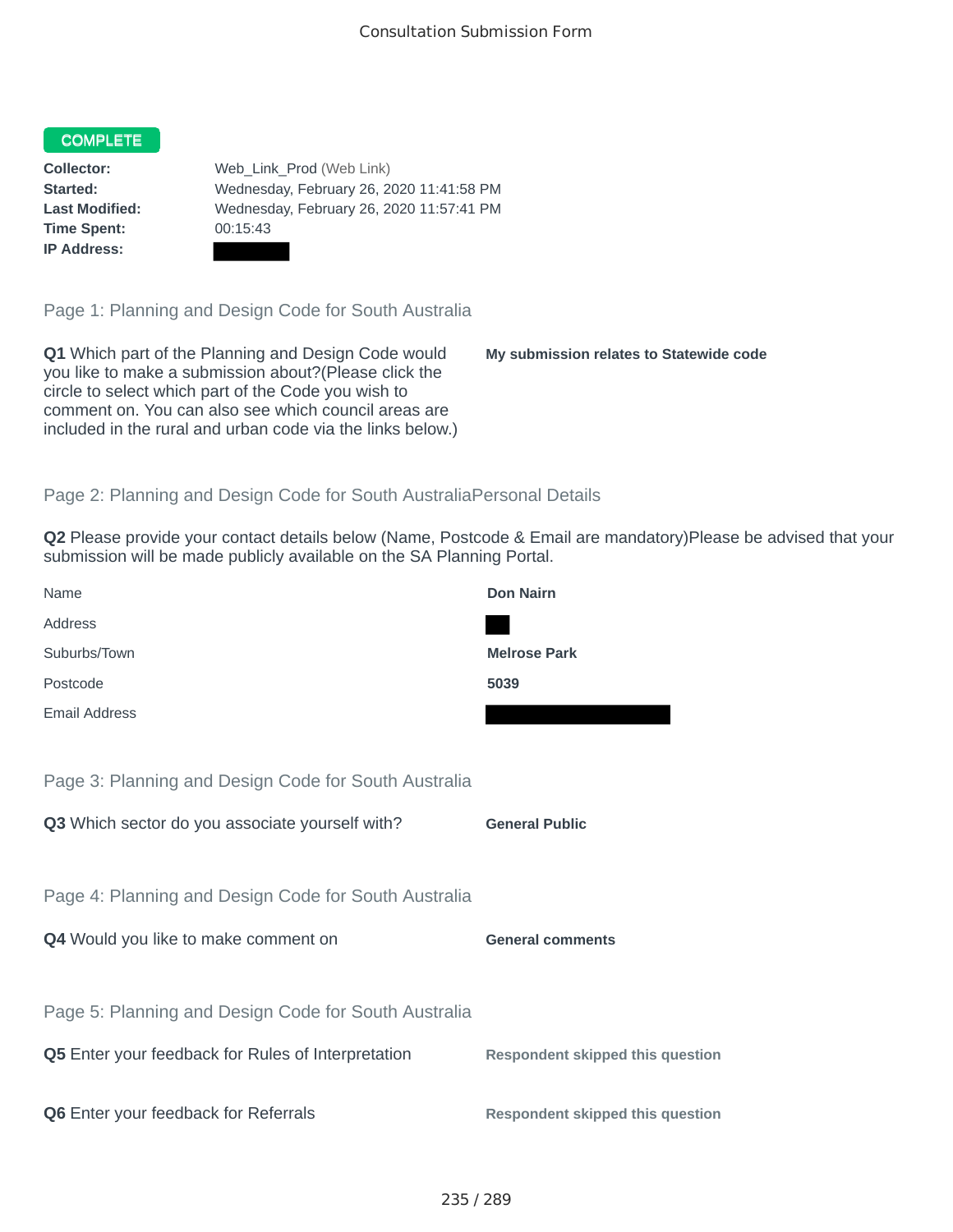# Consultation Submission Form

| <b>Q7</b> Enter your feedback for Mapping                                                                       | <b>Respondent skipped this question</b> |
|-----------------------------------------------------------------------------------------------------------------|-----------------------------------------|
| Q8 Enter your feedback for Table of Amendments                                                                  | <b>Respondent skipped this question</b> |
| Page 6: Planning and Design Code for South Australia                                                            |                                         |
| Q9 Please enter your feedback for overlaysclick next at<br>the bottom of the page for next topic                | <b>Respondent skipped this question</b> |
| Page 7: Planning and Design Code for South Australia                                                            |                                         |
| Q10 Please enter your feedback for zones and<br>subzonesclick next at the bottom of the page for next<br>topic  | <b>Respondent skipped this question</b> |
| Page 8: Planning and Design Code for South Australia                                                            |                                         |
| Q11 Please enter your feedback for general policyclick<br>next at the bottom of the page for next topic         | <b>Respondent skipped this question</b> |
| Page 9: Planning and Design Code for South Australia                                                            |                                         |
| Q12 Please enter your feedback for Land use<br>Definitionclick next at the bottom of the page for next<br>topic | <b>Respondent skipped this question</b> |
| Page 10: Planning and Design Code for South Australia                                                           |                                         |
| Q13 Please enter your feedback for Admin<br>Definitionsclick next at the bottom of the page for next<br>topic   | <b>Respondent skipped this question</b> |
|                                                                                                                 |                                         |

Page 11: Planning and Design Code for South Australia